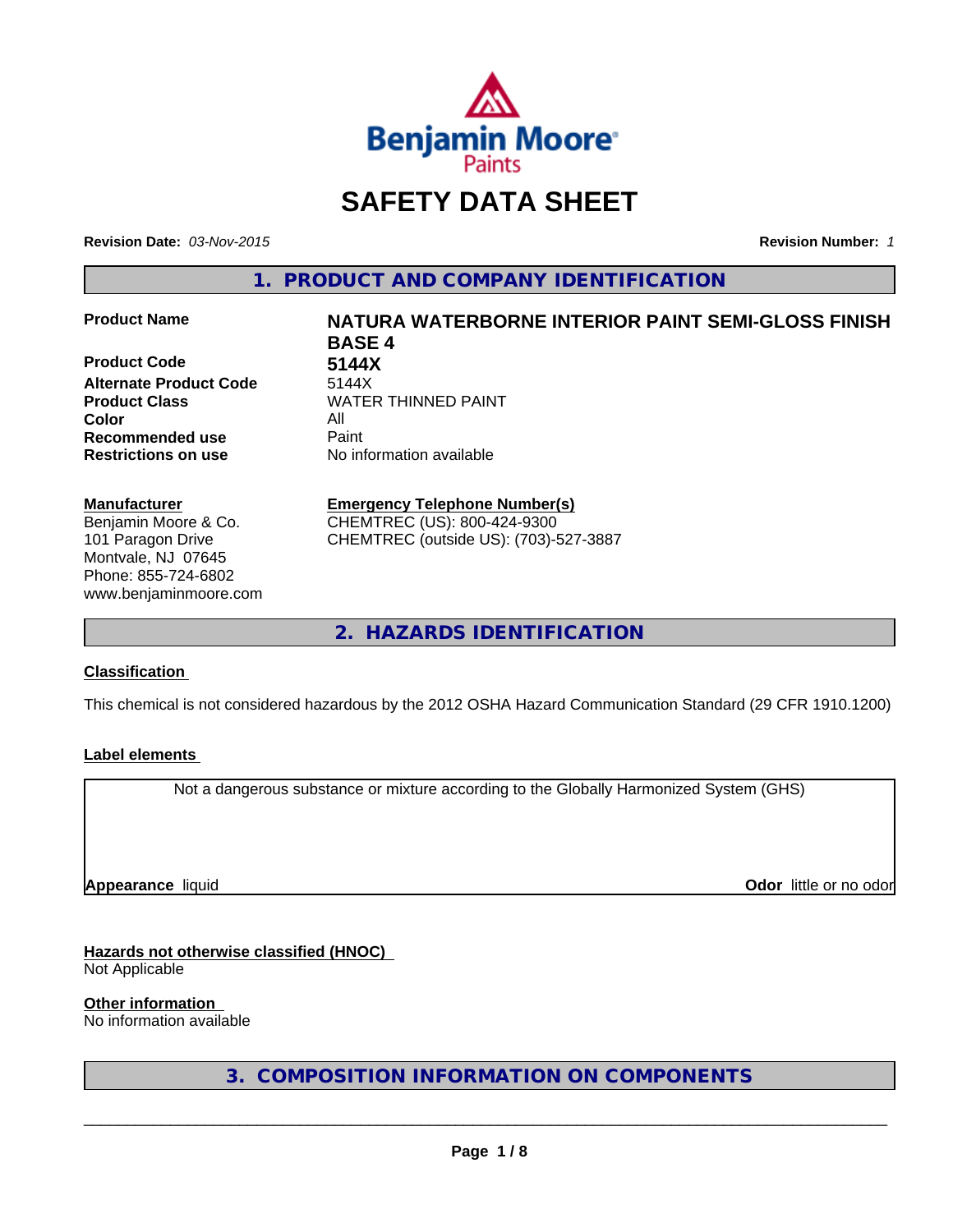| <b>Chemical Name</b>     | <b>CAS-No</b>                       | Weight %<br>(max |
|--------------------------|-------------------------------------|------------------|
| <br>Kaolin               | 332-58-7                            |                  |
| ÷.,<br>l itanium dioxide | -<br>$\sim$<br>13463<br>$\sim$<br>. | ◡.               |

\_\_\_\_\_\_\_\_\_\_\_\_\_\_\_\_\_\_\_\_\_\_\_\_\_\_\_\_\_\_\_\_\_\_\_\_\_\_\_\_\_\_\_\_\_\_\_\_\_\_\_\_\_\_\_\_\_\_\_\_\_\_\_\_\_\_\_\_\_\_\_\_\_\_\_\_\_\_\_\_\_\_\_\_\_\_\_\_\_\_\_\_\_

|                                                  | 4. FIRST AID MEASURES                                                                              |
|--------------------------------------------------|----------------------------------------------------------------------------------------------------|
| <b>General Advice</b>                            | No hazards which require special first aid measures.                                               |
| <b>Eye Contact</b>                               | Rinse thoroughly with plenty of water for at least 15 minutes and consult a<br>physician.          |
| <b>Skin Contact</b>                              | Wash off immediately with soap and plenty of water removing all contaminated<br>clothes and shoes. |
| <b>Inhalation</b>                                | Move to fresh air. If symptoms persist, call a physician.                                          |
| Ingestion                                        | Clean mouth with water and afterwards drink plenty of water. Consult a physician<br>if necessary.  |
| <b>Most Important</b><br><b>Symptoms/Effects</b> | None known.                                                                                        |
| <b>Notes To Physician</b>                        | Treat symptomatically.                                                                             |
|                                                  |                                                                                                    |

**5. FIRE-FIGHTING MEASURES**

| <b>Suitable Extinguishing Media</b>                                                          | Use extinguishing measures that are appropriate to local<br>circumstances and the surrounding environment.                                   |
|----------------------------------------------------------------------------------------------|----------------------------------------------------------------------------------------------------------------------------------------------|
| <b>Protective Equipment And Precautions For</b><br><b>Firefighters</b>                       | As in any fire, wear self-contained breathing apparatus<br>pressure-demand, MSHA/NIOSH (approved or equivalent)<br>and full protective gear. |
| <b>Specific Hazards Arising From The Chemical</b>                                            | Closed containers may rupture if exposed to fire or<br>extreme heat.                                                                         |
| <b>Sensitivity To Mechanical Impact</b>                                                      | No.                                                                                                                                          |
| <b>Sensitivity To Static Discharge</b>                                                       | No.                                                                                                                                          |
| <b>Flash Point Data</b><br>Flash Point (°F)<br>Flash Point (°C)<br><b>Flash Point Method</b> | Not applicable<br>Not applicable<br>Not applicable                                                                                           |
| <b>Flammability Limits In Air</b>                                                            |                                                                                                                                              |
| <b>Lower Explosion Limit</b><br><b>Upper Explosion Limit</b>                                 | Not applicable<br>Not applicable                                                                                                             |
| <b>NFPA</b><br>Health: 1<br><b>Flammability: 0</b>                                           | <b>Instability: 0</b><br>Special: Not Applicable                                                                                             |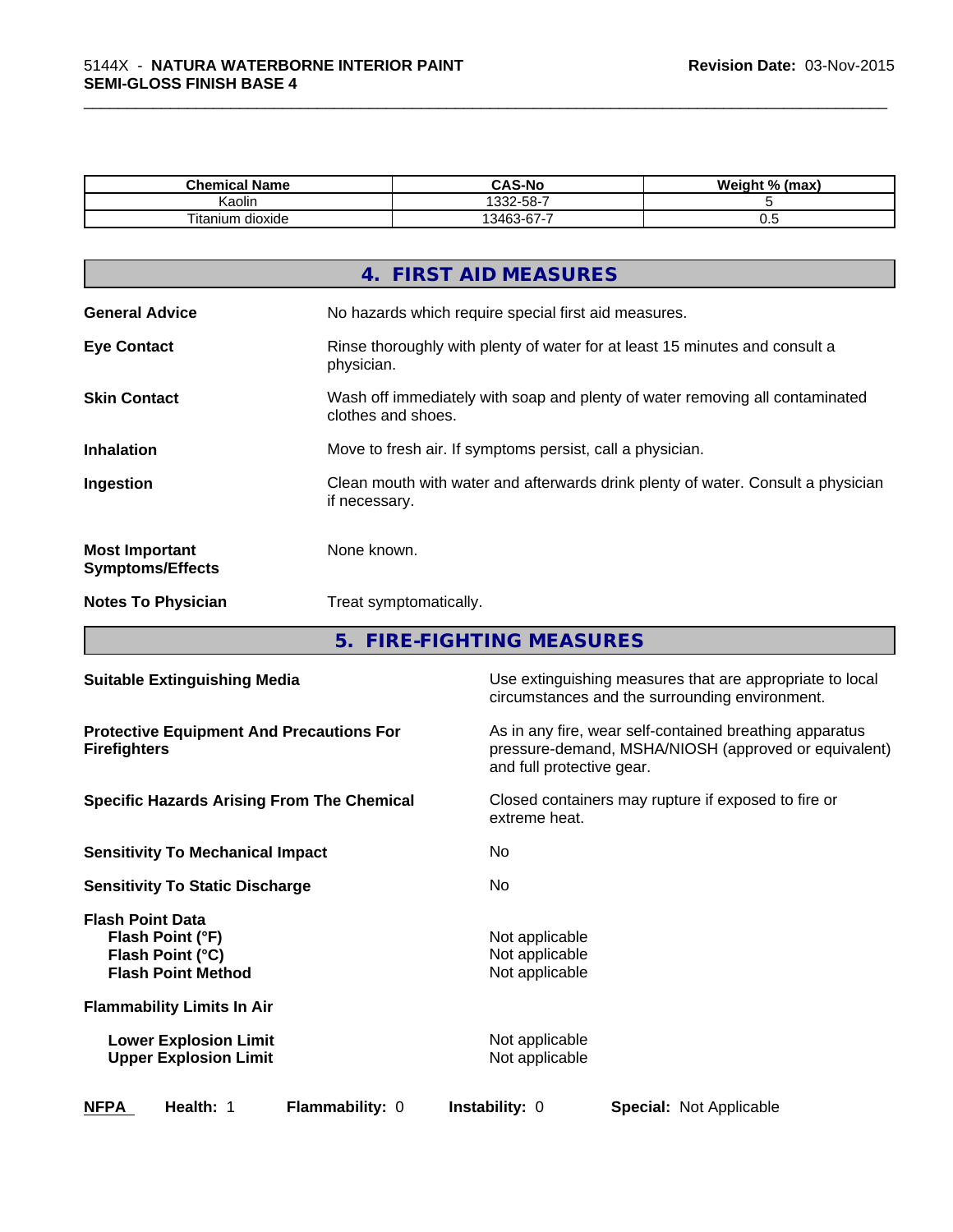#### **NFPA Legend**

- 0 Not Hazardous
- 1 Slightly
- 2 Moderate
- 3 High
- 4 Severe

*The ratings assigned are only suggested ratings, the contractor/employer has ultimate responsibilities for NFPA ratings where this system is used.*

\_\_\_\_\_\_\_\_\_\_\_\_\_\_\_\_\_\_\_\_\_\_\_\_\_\_\_\_\_\_\_\_\_\_\_\_\_\_\_\_\_\_\_\_\_\_\_\_\_\_\_\_\_\_\_\_\_\_\_\_\_\_\_\_\_\_\_\_\_\_\_\_\_\_\_\_\_\_\_\_\_\_\_\_\_\_\_\_\_\_\_\_\_

*Additional information regarding the NFPA rating system is available from the National Fire Protection Agency (NFPA) at www.nfpa.org.*

|                                  | 6. ACCIDENTAL RELEASE MEASURES                                                                                                                                                   |
|----------------------------------|----------------------------------------------------------------------------------------------------------------------------------------------------------------------------------|
| <b>Personal Precautions</b>      | Avoid contact with skin, eyes and clothing. Ensure adequate ventilation.                                                                                                         |
| <b>Other Information</b>         | Prevent further leakage or spillage if safe to do so.                                                                                                                            |
| <b>Environmental Precautions</b> | See Section 12 for additional Ecological Information.                                                                                                                            |
| <b>Methods For Clean-Up</b>      | Soak up with inert absorbent material. Sweep up and shovel into suitable<br>containers for disposal.                                                                             |
|                                  | 7. HANDLING AND STORAGE                                                                                                                                                          |
| <b>Handling</b>                  | Avoid contact with skin, eyes and clothing. Avoid breathing vapors, spray mists or<br>sanding dust. In case of insufficient ventilation, wear suitable respiratory<br>equipment. |
| <b>Storage</b>                   | Keep container tightly closed. Keep out of the reach of children.                                                                                                                |
| <b>Incompatible Materials</b>    | No information available                                                                                                                                                         |
|                                  |                                                                                                                                                                                  |

# **8. EXPOSURE CONTROLS / PERSONAL PROTECTION**

# **Exposure Limits**

| <b>Chemical Name</b> | <b>ACGIH</b>              | OSHA                             |
|----------------------|---------------------------|----------------------------------|
| Kaolin               | 2 mg/m <sup>3</sup> - TWA | 15 mg/m <sup>3</sup> - TWA total |
|                      |                           | $5 \text{ ma/m}^3$ - TWA         |
| Titanium dioxide     | 10 mg/m $3$ - TWA         | 15 mg/m <sup>3</sup> - TWA       |

#### **Legend**

ACGIH - American Conference of Governmental Industrial Hygienists Exposure Limits OSHA - Occupational Safety & Health Administration Exposure Limits N/E - Not Established

**Engineering Measures** Ensure adequate ventilation, especially in confined areas.

| <b>Personal Protective Equipment</b> |                                                                                                                                     |
|--------------------------------------|-------------------------------------------------------------------------------------------------------------------------------------|
| <b>Eye/Face Protection</b>           | Safety glasses with side-shields.                                                                                                   |
| <b>Skin Protection</b>               | Protective gloves and impervious clothing.                                                                                          |
| <b>Respiratory Protection</b>        | In case of insufficient ventilation wear suitable respiratory equipment.                                                            |
| <b>Hygiene Measures</b>              | Avoid contact with skin, eyes and clothing. Remove and wash contaminated<br>clothing before re-use. Wash thoroughly after handling. |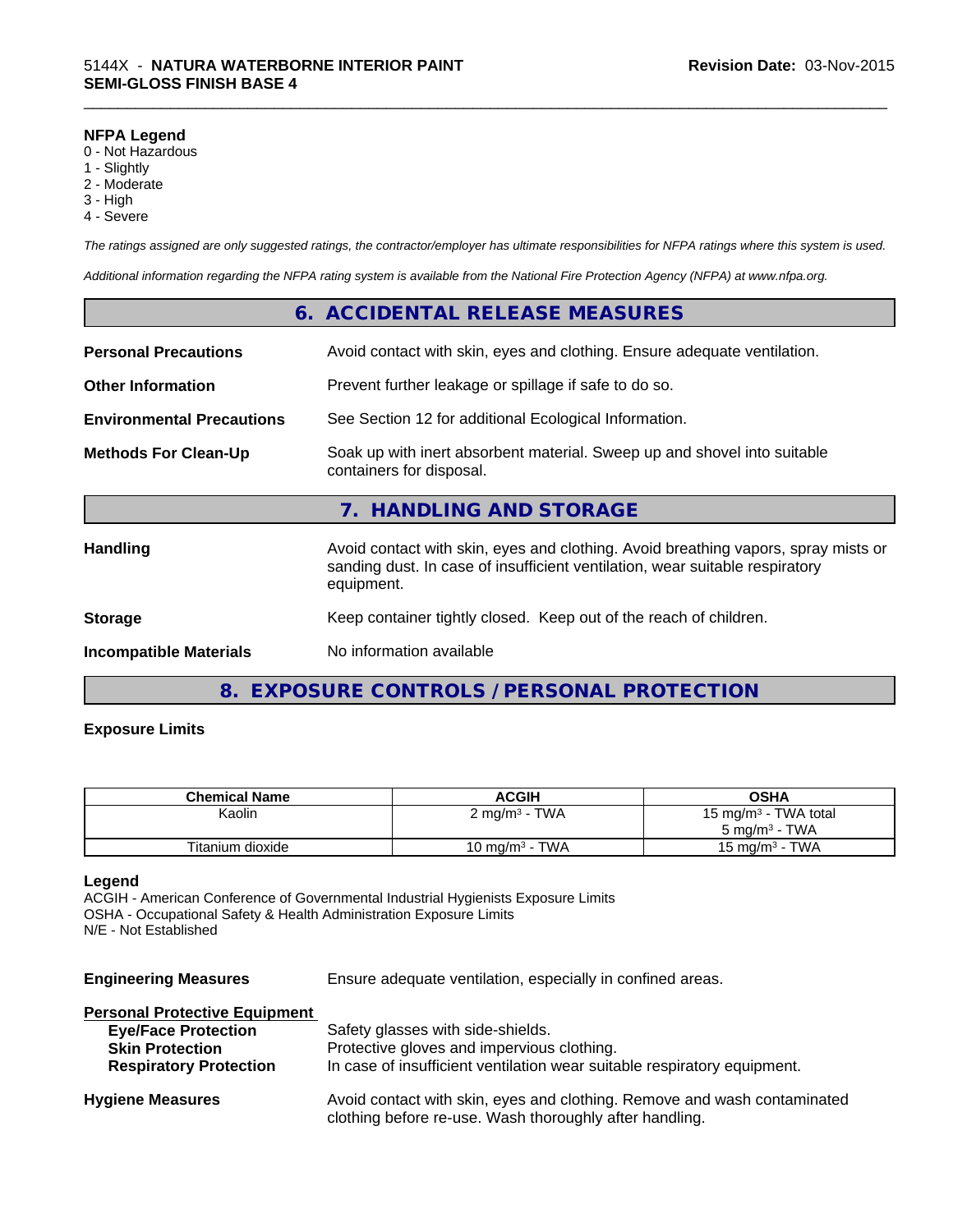# **9. PHYSICAL AND CHEMICAL PROPERTIES**

**Appearance** liquid **Odor** little or no odor **Odor Threshold No information available No information available Density (Ibs/gal)** 8.8 - 9.1 **Specific Gravity** 1.05 - 1.09 **pH pH**  $\blacksquare$ **Viscosity (cps)** No information available **Solubility Note 2008 Note 2008 Note 2008 Note 2008 Note 2008 Note 2008 Note 2008 Note 2008 Note 2008 Note 2008 Note 2008 Note 2008 Note 2008 Note 2008 Note 2008 Note 2008 Note 2008 Note Water Solubility No information available No information available Evaporation Rate No information available No information available Vapor Pressure** No information available **Vapor Density Vapor Density No information available Wt. % Solids** 30 - 40 **Vol. % Solids Wt. % Volatiles** 60 - 70 **Vol. % Volatiles** 65 - 75 **VOC Regulatory Limit (g/L)** 0 **Boiling Point (°F)** 212 **Boiling Point (°C)** 100<br> **Preezing Point (°F)** 32 **Freezing Point (°F) Freezing Point (°C)** 0 **Flash Point (°F)**<br> **Flash Point (°C)**<br> **Flash Point (°C)**<br> **C Flash Point (°C)**<br> **Flash Point Method**<br> **Flash Point Method**<br> **Point Method**<br> **Point Method**<br> **Point Method Flash Point Method Flammability (solid, gas)** Not applicable<br> **Upper Explosion Limit** Not applicable<br>
Not applicable **Upper Explosion Limit Lower Explosion Limit Contract Accord Accord Accord Accord Accord Accord Accord Accord Accord Accord Accord Accord Accord Accord Accord Accord Accord Accord Accord Accord Accord Accord Accord Accord Accord Accord Accord Autoignition Temperature (°F)**<br> **Autoignition Temperature (°C)** No information available **Autoignition Temperature (°C) Decomposition Temperature (°F)** No information available **Decomposition Temperature (°C)** No information available<br> **Partition Coefficient (n-octanol/water)** No information available **Partition Coefficient (n-octanol/water)** 

\_\_\_\_\_\_\_\_\_\_\_\_\_\_\_\_\_\_\_\_\_\_\_\_\_\_\_\_\_\_\_\_\_\_\_\_\_\_\_\_\_\_\_\_\_\_\_\_\_\_\_\_\_\_\_\_\_\_\_\_\_\_\_\_\_\_\_\_\_\_\_\_\_\_\_\_\_\_\_\_\_\_\_\_\_\_\_\_\_\_\_\_\_

# **10. STABILITY AND REACTIVITY**

| <b>Reactivity</b>                         | Not Applicable                           |
|-------------------------------------------|------------------------------------------|
| <b>Chemical Stability</b>                 | Stable under normal conditions.          |
| <b>Conditions To Avoid</b>                | Prevent from freezing.                   |
| <b>Incompatible Materials</b>             | No materials to be especially mentioned. |
| <b>Hazardous Decomposition Products</b>   | None under normal use.                   |
| <b>Possibility Of Hazardous Reactions</b> | None under normal conditions of use.     |

**Product Information**

**Information on likely routes of exposure**

**Principal Routes of Exposure** Eye contact, skin contact and inhalation.

**Acute Toxicity**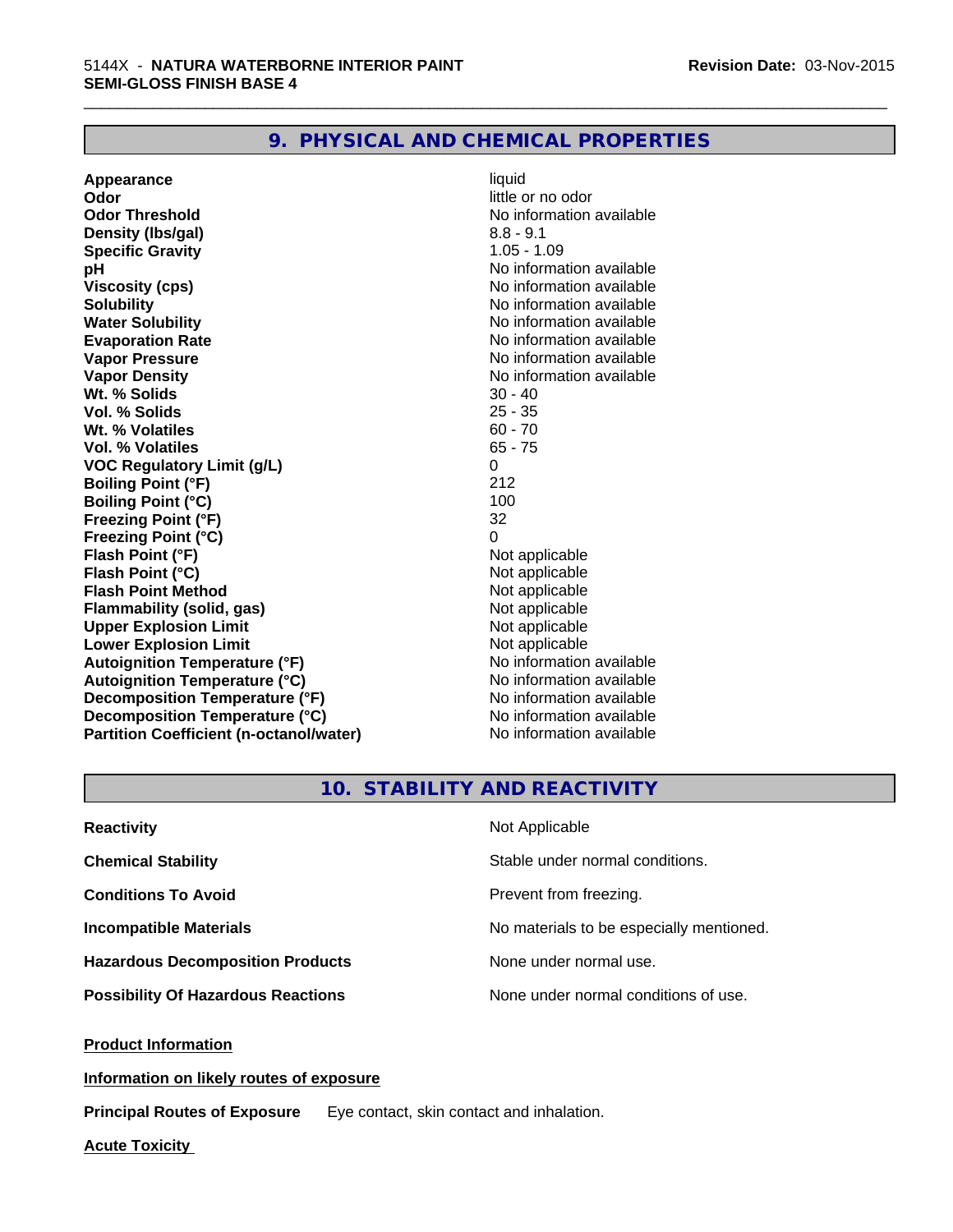| <b>Product Information</b>           | No information available                                                                   |
|--------------------------------------|--------------------------------------------------------------------------------------------|
| Information on toxicological effects |                                                                                            |
| <b>Symptoms</b>                      | No information available                                                                   |
|                                      | Delayed and immediate effects as well as chronic effects from short and long-term exposure |
| Eye contact                          | May cause slight irritation.                                                               |
| <b>Skin contact</b>                  | Substance may cause slight skin irritation.                                                |
| <b>Inhalation</b>                    | May cause irritation of respiratory tract.                                                 |
| Ingestion                            | Ingestion may cause gastrointestinal irritation, nausea, vomiting and diarrhea.            |
| Sensitization:                       | No information available                                                                   |
| <b>Neurological Effects</b>          | No information available.                                                                  |
| <b>Mutagenic Effects</b>             | No information available.                                                                  |
| <b>Reproductive Effects</b>          | No information available.                                                                  |
| <b>Developmental Effects</b>         | No information available.                                                                  |
| <b>Target Organ Effects</b>          | No information available.                                                                  |
| <b>STOT - single exposure</b>        | No information available                                                                   |
| <b>STOT - repeated exposure</b>      | No information available                                                                   |
| Other adverse effects                | No information available.                                                                  |
| <b>Aspiration Hazard</b>             | No information available                                                                   |

# **Numerical measures of toxicity**

# **Component**

#### **Acute Toxicity**

Kaolin LD50 Oral: > 5000 mg/kg (Rat) Titanium dioxide LD50 Oral: > 10000 mg/kg (Rat) LD50 Dermal:  $> 10000$  mg/m<sup>3</sup> (Rabbit) LC50 Inhalation (Dust):  $> 6.82$  mg/L (Rat, 4 hr.)

#### **Carcinogenicity**

*The information below indicateswhether each agency has listed any ingredient as a carcinogen:.*

| <b>Chemical Name</b>          | <b>IARC</b>          | <b>NTP</b> | <b>OSHA Carcinogen</b> |
|-------------------------------|----------------------|------------|------------------------|
|                               | 2B<br>Possible Human |            | Listed                 |
| $-1$<br>n dioxide<br>ritanium | Carcinogen           |            |                        |

• Although IARC has classified titanium dioxide as possibly carcinogenic to humans (2B), their summary concludes: "No significant exposure to titanium dioxide is thought to occur during the use of products in which titanium dioxide is bound to other materials, such as paint."

#### **Legend**

IARC - International Agency for Research on Cancer NTP - National Toxicity Program OSHA - Occupational Safety & Health Administration

**12. ECOLOGICAL INFORMATION**

# **Ecotoxicity Effects**

The environmental impact of this product has not been fully investigated.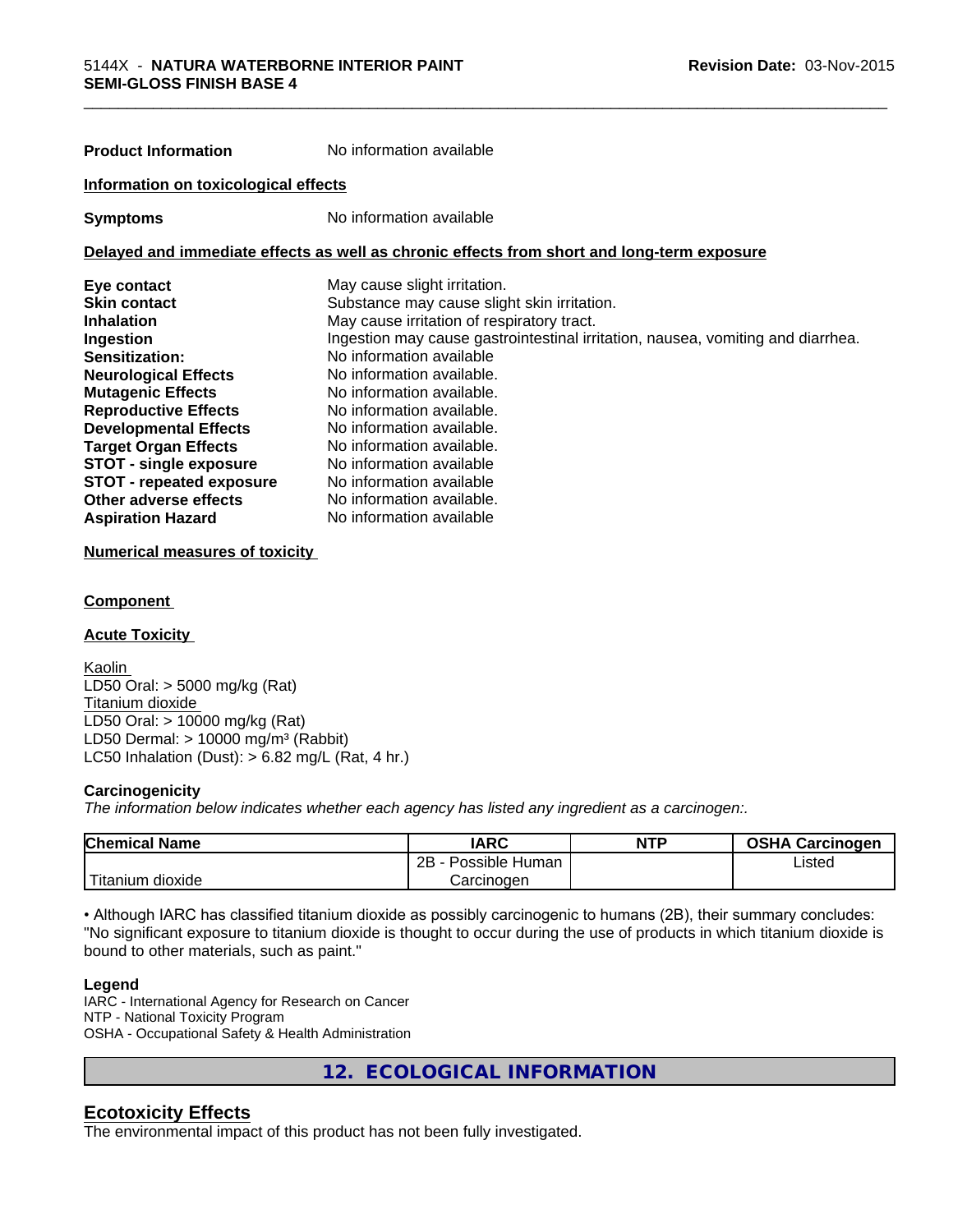\_\_\_\_\_\_\_\_\_\_\_\_\_\_\_\_\_\_\_\_\_\_\_\_\_\_\_\_\_\_\_\_\_\_\_\_\_\_\_\_\_\_\_\_\_\_\_\_\_\_\_\_\_\_\_\_\_\_\_\_\_\_\_\_\_\_\_\_\_\_\_\_\_\_\_\_\_\_\_\_\_\_\_\_\_\_\_\_\_\_\_\_\_

# **Product Information**

#### **Acute Toxicity to Fish**

No information available

# **Acute Toxicity to Aquatic Invertebrates**

No information available

# **Acute Toxicity to Aquatic Plants**

No information available

# **Persistence / Degradability**

No information available.

# **Bioaccumulation / Accumulation**

No information available.

# **Mobility in Environmental Media**

No information available.

# **Ozone**

No information available

# **Component**

# **Acute Toxicity to Fish**

Titanium dioxide  $LC50:$  > 1000 mg/L (Fathead Minnow - 96 hr.)

# **Acute Toxicity to Aquatic Invertebrates**

No information available

# **Acute Toxicity to Aquatic Plants**

No information available

|                                                  | 13. DISPOSAL CONSIDERATIONS                                                                                                                                                                                                           |
|--------------------------------------------------|---------------------------------------------------------------------------------------------------------------------------------------------------------------------------------------------------------------------------------------|
| <b>Waste Disposal Method</b>                     | Dispose of in accordance with federal, state, provincial, and local regulations.<br>Local requirements may vary, consult your sanitation department or<br>state-designated environmental protection agency for more disposal options. |
|                                                  | 14. TRANSPORT INFORMATION                                                                                                                                                                                                             |
| <b>DOT</b>                                       | Not regulated                                                                                                                                                                                                                         |
| <b>ICAO / IATA</b>                               | Not regulated                                                                                                                                                                                                                         |
| <b>IMDG/IMO</b>                                  | Not regulated                                                                                                                                                                                                                         |
| <b>International Inventories</b>                 |                                                                                                                                                                                                                                       |
| <b>TSCA: United States</b><br><b>DSL: Canada</b> | Yes - All components are listed or exempt.<br>No - Not all of the components are listed.<br>One or more component is listed on NDSL.                                                                                                  |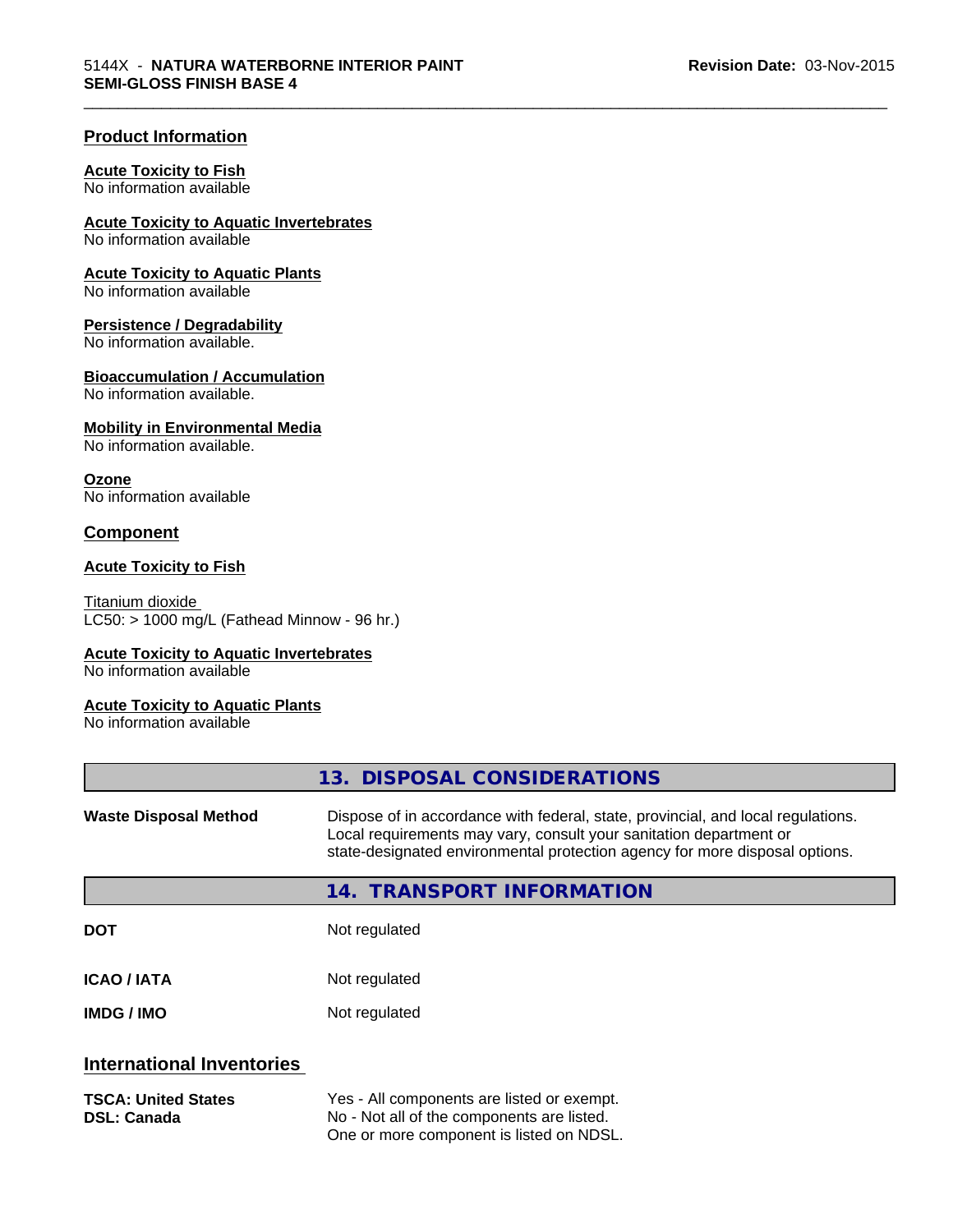# **Federal Regulations**

#### **SARA 311/312 hazardous categorization**

| Acute Health Hazard               | Nο |  |
|-----------------------------------|----|--|
| Chronic Health Hazard             | N٥ |  |
| Fire Hazard                       | N٥ |  |
| Sudden Release of Pressure Hazard | Nο |  |
| Reactive Hazard                   | Nο |  |

#### **SARA 313**

Section 313 of Title III of the Superfund Amendments and Reauthorization Act of 1986 (SARA). This product contains a chemical or chemicals which are subject to the reporting requirements of the Act and Title 40 of the Code of Federal Regulations, Part 372:

\_\_\_\_\_\_\_\_\_\_\_\_\_\_\_\_\_\_\_\_\_\_\_\_\_\_\_\_\_\_\_\_\_\_\_\_\_\_\_\_\_\_\_\_\_\_\_\_\_\_\_\_\_\_\_\_\_\_\_\_\_\_\_\_\_\_\_\_\_\_\_\_\_\_\_\_\_\_\_\_\_\_\_\_\_\_\_\_\_\_\_\_\_

*None*

#### **Clean Air Act,Section 112 Hazardous Air Pollutants (HAPs) (see 40 CFR 61)**

This product contains the following HAPs:

*None*

# **State Regulations**

#### **State Right-to-Know**

| Chemical<br><b>Name</b><br>л | - -<br>บแนวဗแว | Jersev<br>New <sup>.</sup> | <b>1nsvlvania</b> |
|------------------------------|----------------|----------------------------|-------------------|
| Kaolir                       |                |                            |                   |
| l itanium<br>dioxide         |                |                            |                   |

#### **Legend**

X - Listed

# **16. OTHER INFORMATION**

|  | HMIS - | Health: 1 | <b>Flammability: 0</b> | <b>Reactivity: 0</b> | PPE: - |  |
|--|--------|-----------|------------------------|----------------------|--------|--|
|--|--------|-----------|------------------------|----------------------|--------|--|

- **HMIS Legend**
- 0 Minimal Hazard
- 1 Slight Hazard
- 2 Moderate Hazard
- 3 Serious Hazard
- 4 Severe Hazard
- \* Chronic Hazard

X - Consult your supervisor or S.O.P. for "Special" handling instructions.

*Note: The PPE rating has intentionally been left blank. Choose appropriate PPE that will protect employees from the hazards the material will present under the actual normal conditions of use.*

*Caution: HMISÒ ratings are based on a 0-4 rating scale, with 0 representing minimal hazards or risks, and 4 representing significant hazards or risks. Although HMISÒ ratings are not required on MSDSs under 29 CFR 1910.1200, the preparer, has chosen to provide them. HMISÒ ratings are to be used only in conjunction with a fully implemented HMISÒ program by workers who have received appropriate HMISÒ training. HMISÒ is a registered trade and service mark of the NPCA. HMISÒ materials may be purchased exclusively from J. J. Keller (800) 327-6868.*

**WARNING!** If you scrape, sand, or remove old paint, you may release lead dust. LEAD IS TOXIC. EXPOSURE TO LEAD DUST CAN CAUSE SERIOUS ILLNESS, SUCH AS BRAIN DAMAGE, ESPECIALLY IN CHILDREN. PREGNANT WOMEN SHOULD ALSO AVOID EXPOSURE.Wear a NIOSH approved respirator to control lead exposure. Clean up carefully with a HEPA vacuum and a wet mop. Before you start, find out how to protect yourself